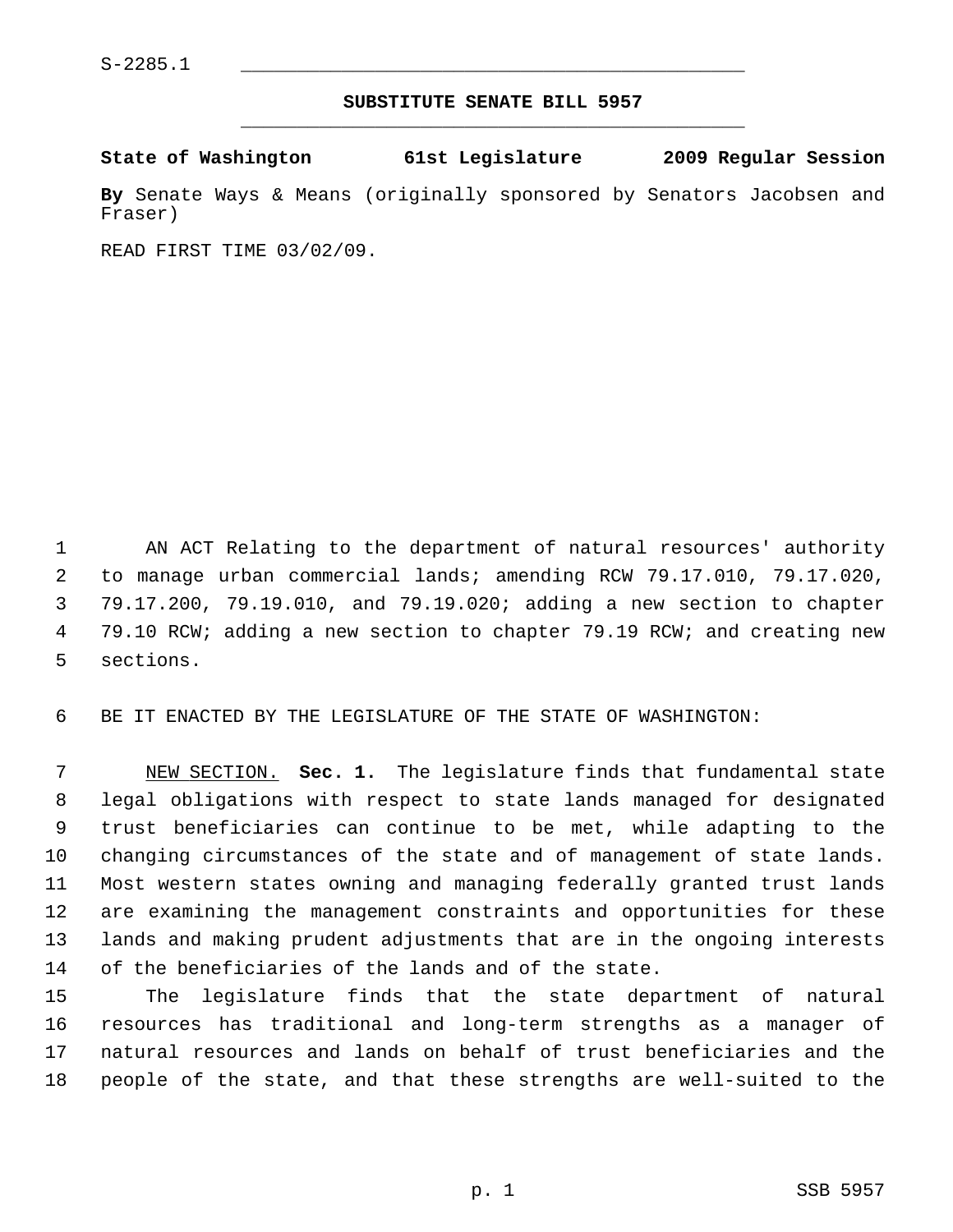1 general natural resource character of the state lands and state forest 2 lands. This general natural resource character is expected to 3 predominate on these lands in the future.

 4 The legislature finds that it is in the interest of the trust 5 beneficiaries of these lands and of the state for the department to 6 pursue a prudent land asset management strategy of diversification 7 within and among various types of natural resource land assets.

 8 The legislature finds that prior to and following passage of 9 chapter 222, Laws of 1984, the department pursued a limited series of 10 acquisitions of urban commercial real estate property, as part of a 11 broader property diversification strategy directed by that 1984 12 legislation. Recent studies, including the 2006 report to the 13 legislature, "A Review of the Department of Natural Resources' 14 Commercial Lands Program," confirmed the general prudence of a land 15 asset diversification strategy for state lands, but recommended that to 16 be truly diversifying in effect, the department's program would need to 17 be larger and possessing greater capabilities in professional 18 commercial real estate management. These enhanced capabilities are 19 inconsistent with the traditional and desirable strengths of the 20 department in natural resources and land management.

21 The legislature finds that increases in state population and urban 22 development are putting pressure on working forest and farmlands. 23 Continuing loss of these working lands threatens the many 24 environmental, social, and economic benefits these lands provide to the 25 citizens of the state.

26 The legislature finds that on state lands managed by the department 27 of natural resources, there is the potential for long-term economic 28 value from nontraditional products and services derived from the 29 natural resources associated with these lands. In addition to income 30 from the sustainable harvest of timber, agricultural products, energy, 31 and other natural resource commodities, these lands also provide water 32 storage, improved water quality, carbon sequestration, biodiversity, 33 habitat, and recreation. These additional values may yield significant 34 long-term returns to the beneficiaries of state lands in the future. 35 The legislature further finds that beneficiaries of these trust lands 36 will have a continuing need for revenue from these lands in the future, 37 and that diversifying in both traditional and new sources of natural 38 resource revenue is a prudent trust management strategy.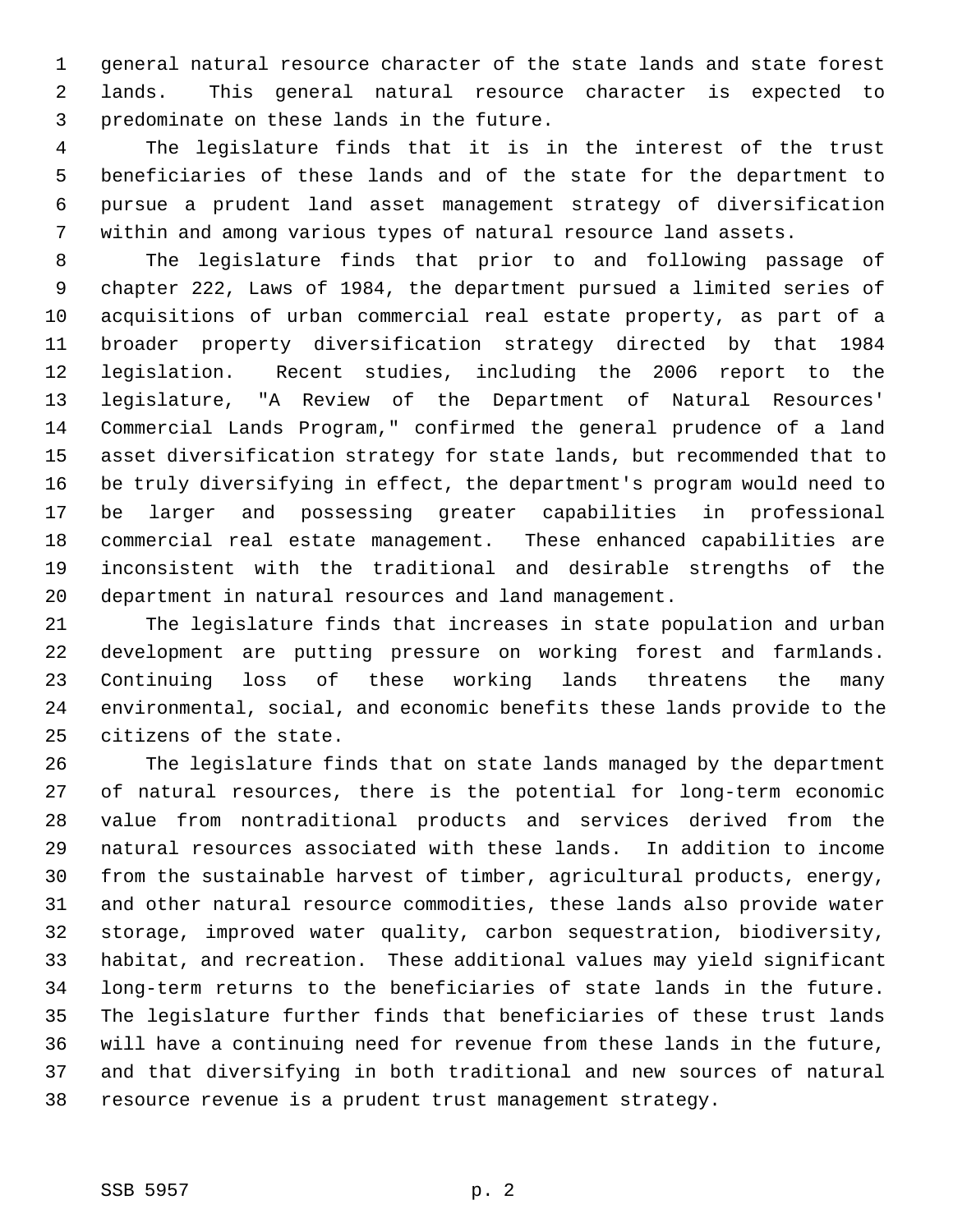1 It is the intent of the legislature to confirm the long-term 2 natural resource and land management authority and direction for the 3 department of natural resources, to provide new direction to focus 4 state land management attention on natural resource and land management 5 opportunities best suited to current and future circumstances, and to 6 facilitate land transactions that are in the interests of the state and 7 the beneficiaries of these lands.

 8 NEW SECTION. **Sec. 2.** A new section is added to chapter 79.10 RCW 9 under the subchapter heading "general provisions" to read as follows: 10 The department may not acquire additional urban commercial 11 properties as state lands after the effective date of this section. 12 The department shall develop a long-term strategy to dispose of the 13 nine existing urban commercial properties and reinvest the proceeds in 14 working natural resource lands that are at risk of conversion or 15 working natural resource lands that will protect and enhance the value 16 of existing trust land holdings and provide a comparable rate of return 17 as the disposed lands. The department shall provide a progress report 18 on the status of divestiture of the urban commercial properties to the 19 appropriate committees of the legislature by December 1, 2012, and 20 shall submit progress reports every five years thereafter.

21 When acquiring lands at risk of conversion, the department shall 22 evaluate the investment return for these natural resource lands at risk 23 of conversion by separately determining the investment value of the 24 lands for natural resource management and the value of the lands for 25 development. The department shall provide a report listing the 26 purchases made, and detailing the difference in investment values for 27 the purpose of selling, transferring, or leasing the development rights 28 as permitted in chapter 79.13 RCW. The report must be submitted to the 29 appropriate committees of the legislature by December 1, 2009, and 30 every even year thereafter.

31 The department shall also identify in its biennial budget request 32 any added purchase costs from these lands due to the investment in the 33 development value of lands at risk of conversion.

34 **Sec. 3.** RCW 79.17.010 and 2008 c 328 s 6012 are each amended to 35 read as follows: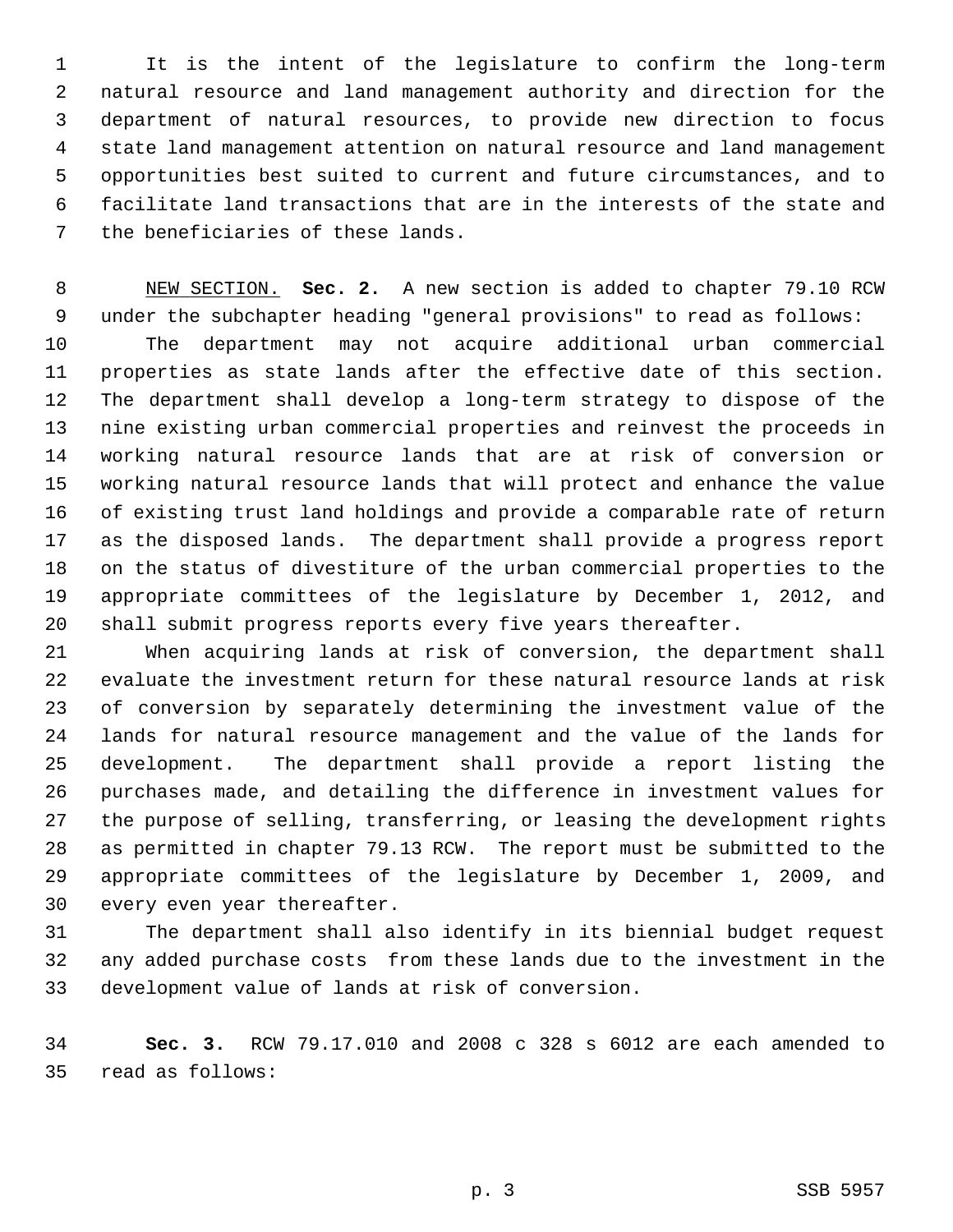1 (1) The department, with the approval of the board, may exchange 2 any state land and any timber thereon for any land of equal value in 3 order to:

4 (a) Facilitate the marketing of forest products of state lands;

5 (b) Consolidate and block-up state lands;

6 (c) Acquire lands having commercial recreational leasing potential;

7 (d) Acquire county-owned lands; or

 8 (e) ((Acquire urban property which has greater income potential or 9 which could be more efficiently managed by the department in exchange 10 for state urban lands as defined in RCW 79.19.100; or

11  $(f)$ ) Acquire any other lands when such exchange is determined by 12 the board to be in the best interest of the trust for which the state 13 land is held.

14 (2) Land exchanged under this section shall not be used to reduce 15 the publicly owned forest land base.

16 (3) The board shall determine that each land exchange is in the 17 best interest of the trust for which the land is held prior to 18 authorizing the land exchange.

19 (4) ((During the biennium ending June 30, 2009,)) For the purposes 20 of maintaining working farm and forest landscapes or acquiring natural 21 resource lands at risk of development, the department, with approval of 22 the board of natural resources, may exchange any state land and any 23 timber thereon for any land and proceeds of equal value, when it can be 24 demonstrated that the trust fiduciary obligations can be better 25 fulfilled after an exchange is completed. Proceeds may be in the form 26 of cash or services in order to achieve the purposes established in 27 this section. Any cash received as part of an exchange transaction 28 shall be deposited in the resource management cost account to pay for 29 ((administrative)) expenses incurred in ((carrying out)) implementing 30 an exchange transaction. The amount of proceeds received from the 31 exchange partner may not exceed five percent of the total value of the 32 exchange. The receipt of proceeds shall not change the character of 33 the transaction from an exchange to a sale.

34 (5) Prior to executing an exchange under this section, and in 35 addition to the public notice requirements set forth in RCW 79.17.050, 36 the department shall consult with legislative members, other state and 37 federal agencies, local governments, tribes, local stakeholders, 38 conservation groups, and any other interested parties to identify and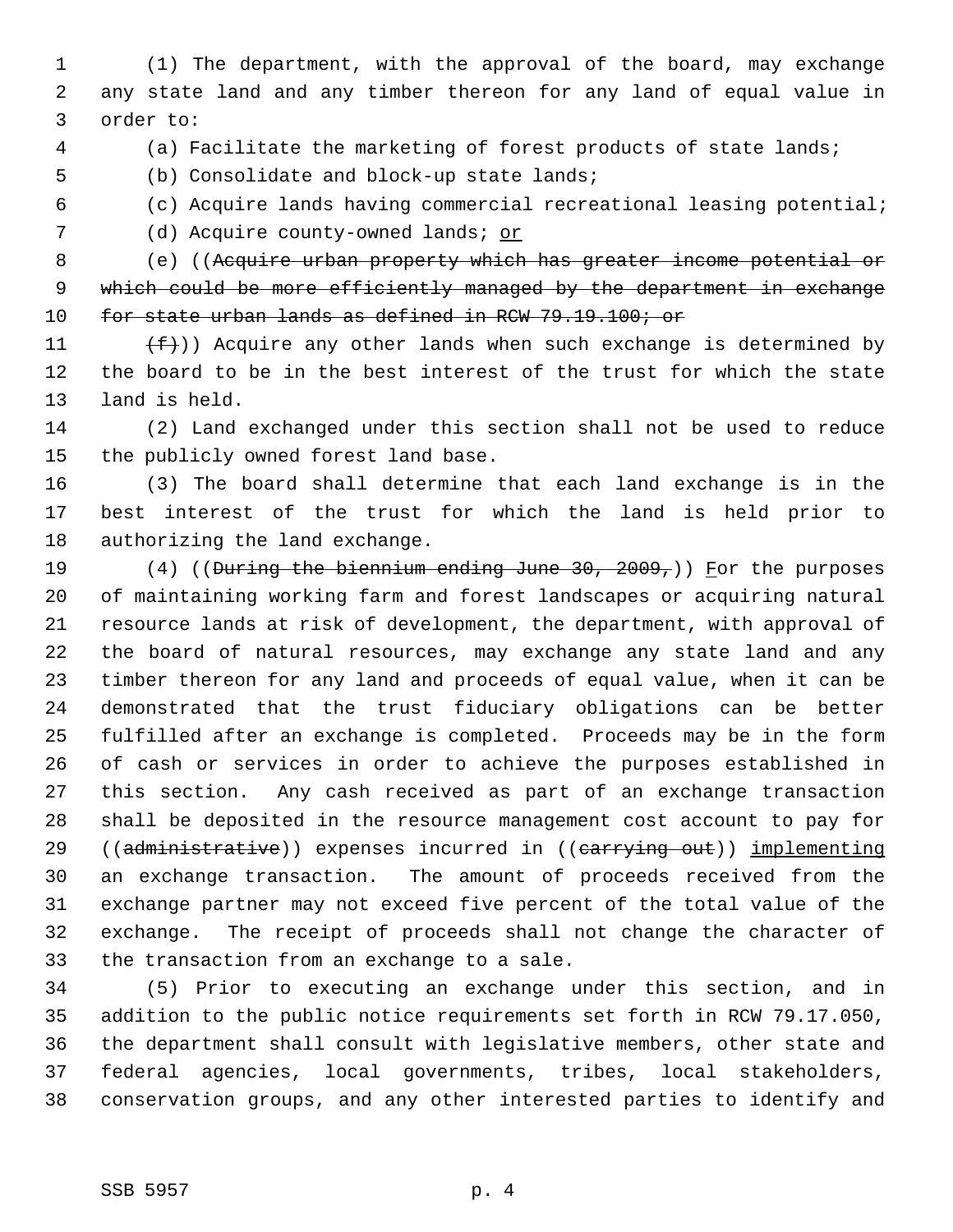1 address cultural resource issues and the potential of the state lands 2 proposed for exchange to be used for open space, park, school, or 3 critical habitat purposes.

 4 **Sec. 4.** RCW 79.17.020 and 2008 c 328 s 6013 are each amended to 5 read as follows:

 6 (1) The board of county commissioners of any county and/or the 7 mayor and city council or city commission of any city or town and/or 8 the board shall have authority to exchange, each with the other, or 9 with the federal forest service, the federal government or any proper 10 agency thereof and/or with any private landowner, county land of any 11 character, land owned by municipalities of any character, and state 12 forest land owned by the state under the jurisdiction of the 13 department, for real property of equal value for the purpose of 14 consolidating and blocking up the respective land holdings of any 15 county, municipality, the federal government, or the state of 16 Washington or for the purpose of obtaining lands having commercial 17 recreational leasing potential.

18 (2) ((During the biennium ending June 30, 2009,)) For the purposes 19 of maintaining working farm and forest landscapes or acquiring natural 20 resource lands at risk of development, the department, with approval of 21 the board of natural resources, may exchange any state land and any 22 timber thereon for any land and proceeds of equal value, when it can be 23 demonstrated that the trust fiduciary obligations can be better 24 fulfilled after an exchange is completed. Proceeds may be in the form 25 of cash or services in order to achieve the purposes established in 26 this section. Any cash received as part of an exchange transaction 27 shall be deposited in the forest development account to pay for 28 ((administrative)) expenses incurred in ((carrying out)) implementing 29 an exchange transaction. The amount of proceeds received from the 30 exchange partner may not exceed five percent of the total value of the 31 exchange. The receipt of proceeds shall not change the character of 32 the transaction from an exchange to a sale.

33 (3) Prior to executing an exchange under this section, and in 34 addition to the public notice requirements set forth in RCW 79.17.050, 35 the department shall consult with legislative members, other state and 36 federal agencies, local governments, tribes, local stakeholders, 37 conservation groups, and any other interested parties to identify and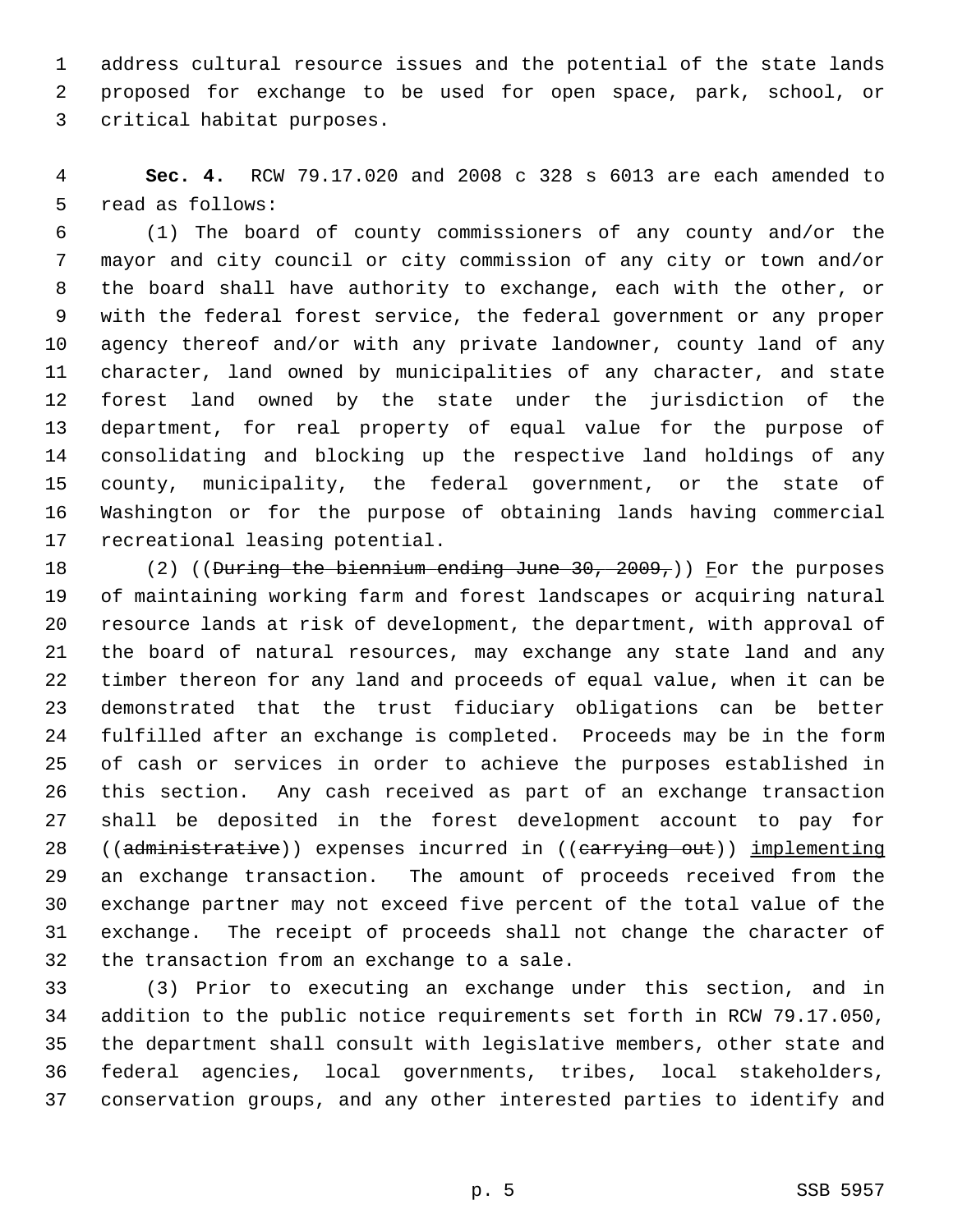1 address cultural resource issues, and the potential of the state lands 2 proposed for exchange to be used for open space, park, school, or 3 critical habitat purposes.

 4 **Sec. 5.** RCW 79.17.200 and 1992 c 167 s 2 are each amended to read 5 as follows:

 6 (1) For the purposes of this section, "public agency" means any 7 agency, political subdivision, or unit of local government of this 8 state including, but not limited to, municipal corporations, quasi- 9 municipal corporations, special purpose districts, and local service 10 districts; any agency of the state government; any agency of the United 11 States; and any Indian tribe recognized as such by the federal 12 government.

13 (2) With the approval of the board of natural resources, the 14 department of natural resources may directly transfer, lease, or 15 dispose of real property, without public auction, in the following 16 circumstances:

17 (a) Transfers in lieu of condemnations;

18 (b) Transfers or leases to public agencies; ((and))

19 (c) Transfers to resolve trespass and property ownership disputes; 20 and

21 (d) Transfers to convey currently leased homesites to the owner of 22 the home and improvements.

23 (3) Real property to be transferred, leased, or disposed of under 24 this section shall be transferred, leased, or disposed of only after 25 appraisal and for at least fair market value, and only if such 26 transaction is in the best interest of the state or affected trust.

27 **Sec. 6.** RCW 79.19.010 and 2003 c 334 s 525 are each amended to 28 read as follows:

29 The legislature finds that from time to time it may be desirable 30 for the department to sell state lands ((which)) or development rights 31 from state natural resource lands at risk of conversion that have low 32 potential for natural resource management or low income-generating 33 potential or which, because of geographic location or other factors, 34 are inefficient for the department to manage. However, it is also 35 important to acquire lands for long-term management to replace those 36 sold so that the publicly owned natural resource land base will  $((net))$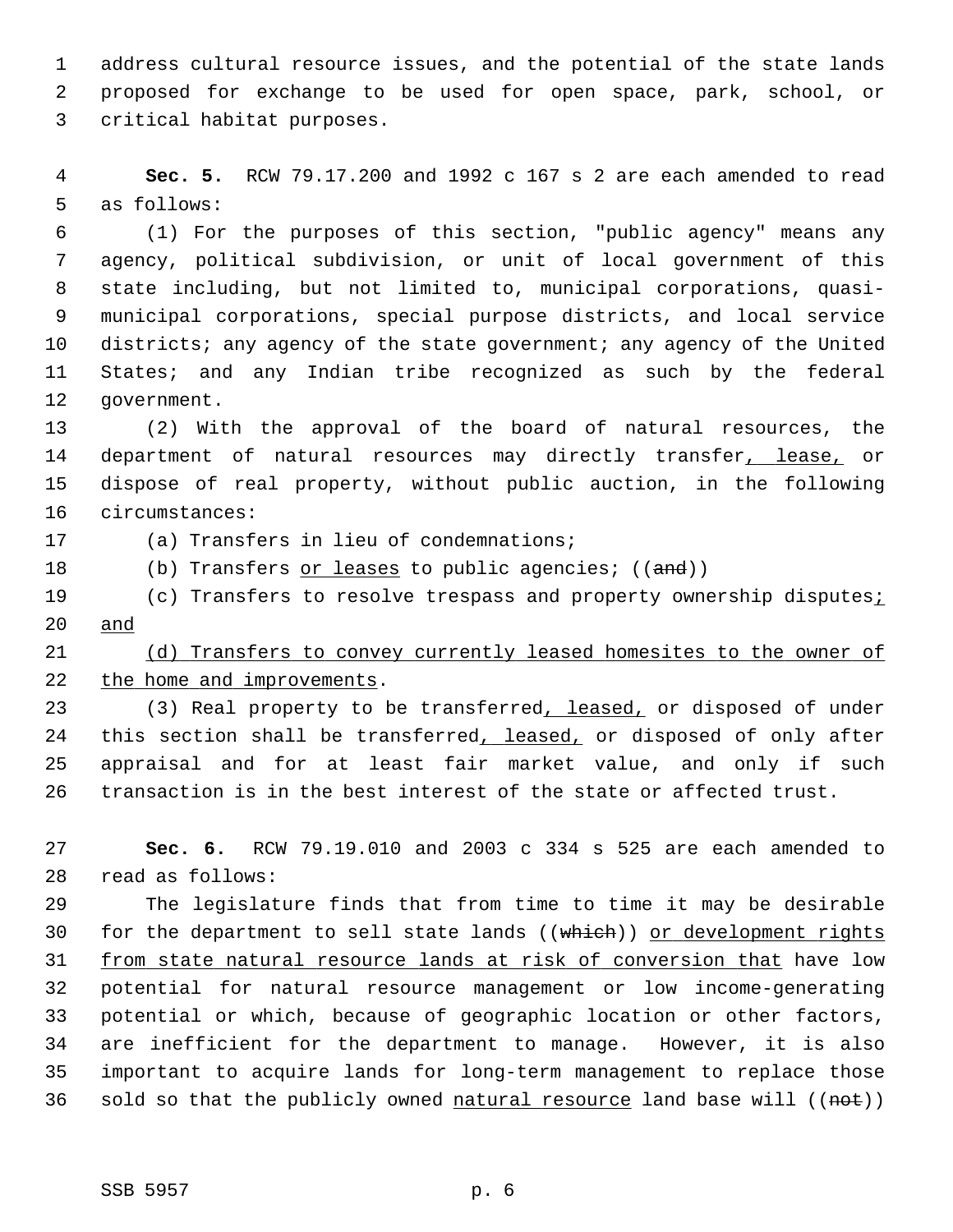1 be ((depleted)) enhanced and the publicly owned forest land base will 2 not be reduced. The purpose of this chapter is to provide a means to 3 facilitate such sales and purchases so that the diversity of public 4 uses on the trust lands will be maintained. In making the 5 determinations, the department shall comply with local land use plans 6 and applicable growth management principles.

 7 **Sec. 7.** RCW 79.19.020 and 2003 c 334 s 526 are each amended to 8 read as follows:

 9 The department, with the approval of the board, may purchase 10 property at fair market value to be held in a land bank, which is 11 hereby created within the department. Property so purchased shall be 12 property which would be desirable for addition to the public lands of 13 the state because of the potential for natural ((resource or)) 14 resource-based income production of the property. The total acreage 15 held in the land bank shall not exceed one thousand five hundred acres.

16 NEW SECTION. **Sec. 8.** A new section is added to chapter 79.19 RCW 17 to read as follows:

18 The department shall manage forest lands acquired under this 19 chapter under the sustainable harvest plan. Lands that were at risk of 20 conversion, and that were acquired or retained as working forest lands, 21 and for which development rights were transferred or leased must be 22 managed at a level equal to or greater than seventy-five percent of the 23 expected harvest under the sustainable harvest plan. The department 24 shall identify in its biennial budget request any shortfall in income 25 from these lands due to harvest levels less than the expected 26 sustainable harvest level.

27 NEW SECTION. **Sec. 9.** This act does not affect any existing right 28 acquired or liability or obligation incurred under the sections amended 29 or under any rule or order adopted under those sections nor does it 30 affect any proceeding instituted under those sections.

31 NEW SECTION. **Sec. 10.** If any provision of this act or its 32 application to any person or circumstance is held invalid, the